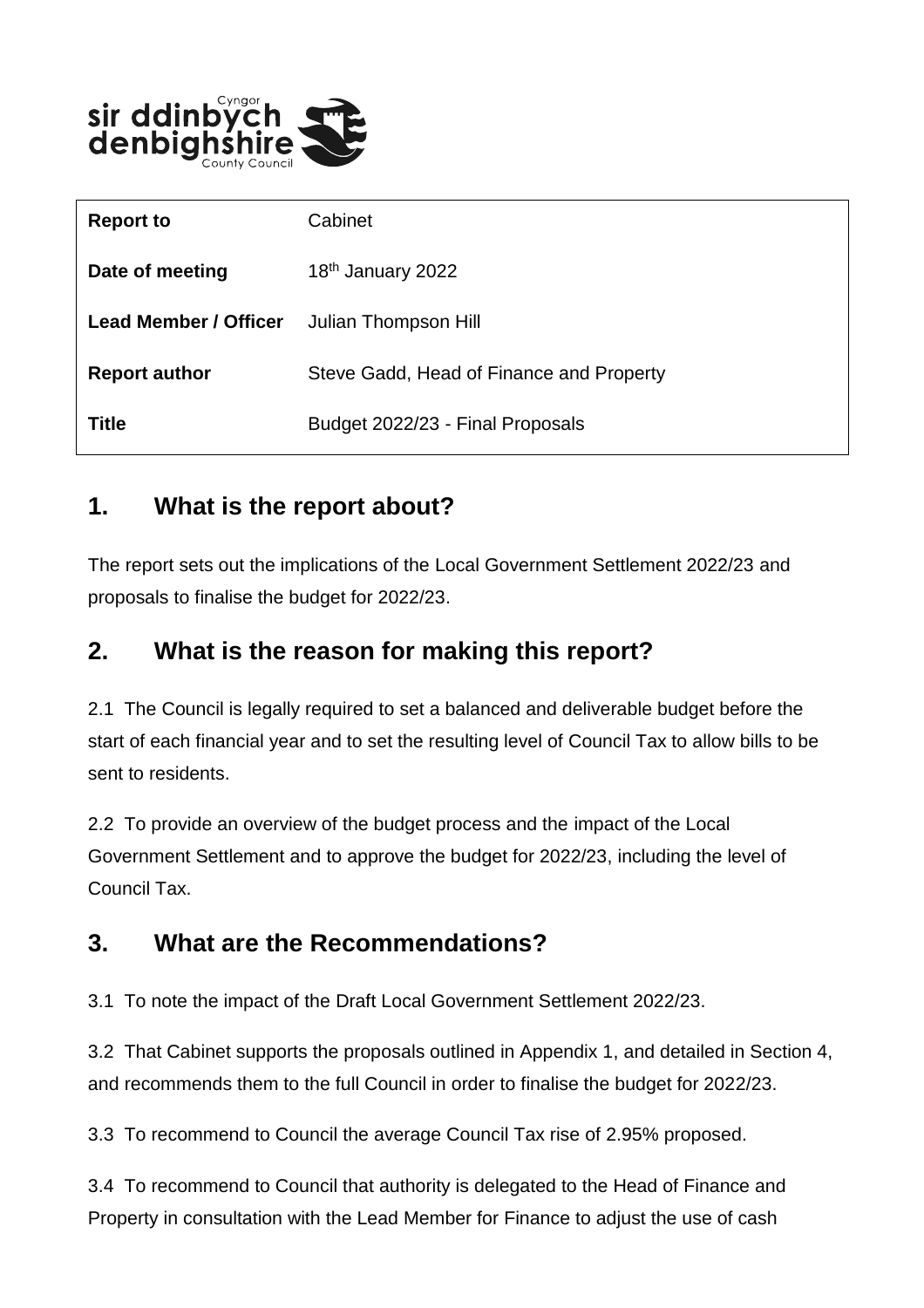included in the budget proposals by up to £500k if there is movement between the draft and final settlement figures in order to allow the setting of Council Tax in a timely manner.

3.5 That Cabinet confirms that it has read, understood and taken account of the Well-being Impact Assessment.

#### **4. Report details**

4.1 The Draft Local Government Settlement for 2022/23 was received by the council on 21<sup>st</sup> December and resulted in a positive settlement of 9.2%, compared to the Welsh average of 9.4%. The Final Settlement is expected on the 1<sup>st</sup> March but Welsh Government (WG) have indicated that there should be very few changes. Within the announced figure Welsh Government have advised that there are a number of new responsibilities, not all of which have clear funding consequentials within the data. Those expectations that we are required to fund include the following:

- All pay increases for both teaching and non-teaching posts are included within the RSG.
- The responsibility to pay both our own Social Care and the private sector Social Care sector the Real Living Wage.
- The core operational costs in connection with the new Corporate Joint Committee.
- Mitigation for the fact that the Covid Hardship Fund will cease as from the end of the existing financial year.

4.2 As promised by WG the draft settlement includes indicative average settlement increases of 3.5% for 2023/24 and 2.4% for 2024/25 (estimated DCC figures would 3.3% and 2.2%). Although this is very welcome from a planning perspective it does indicate that difficult decisions will be required over the coming years.

4.3 As part of the settlement there were 'transfers in' of £0.275m which have been passported to the relevant service areas as in previous years:

- Gate Fees for Regional Waste Recycling £0.109m
- Social Care Workforce Grant £0.166m

4.4 The final proposals to balance the 2022/23 budget are shown in the Medium Term Financial Plan (MTFP) in Appendix 1. The main areas of growth and pressures are: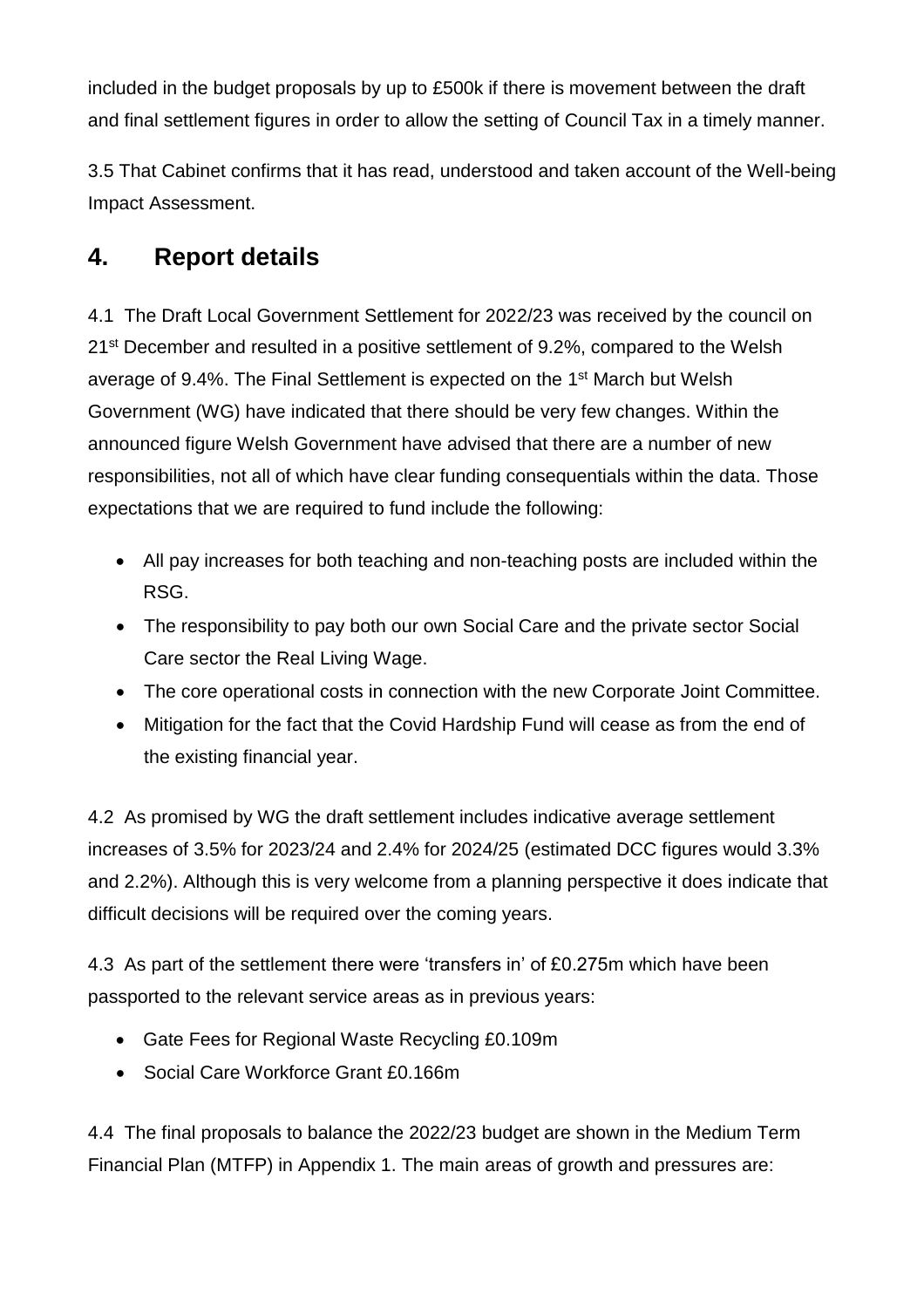- Pay pressures (including impact of increase in National Insurance) of £3.000m
- Price and energy inflation of £250k
- Fire Service Charge of £321k
- Allowance for increase in Council Tax Reduction Scheme of £350k
- Schools inflationary pressures are recognised amounting to £3.769m
- Schools demographic pressure of £606k
- £3.127m to recognise demand pressures and forecasts in Community Support Services as part of the council's long term strategy to manage care budgets as well as recognising the agenda to ensure all care staff are paid the Real Living Wage
- £0.750m to recognise existing pressures in Education and Children's Services relating to Out of County Placements and Recoupment.
- £500k pressure to meet the increased costs within School Transport which is becoming evident in the monthly monitoring
- Investment in priorities amounting to £1.281m:
	- o Further investment in Carbon Zero Project of £0.440m, £0.233m of this is for additional staff to undertake the necessary work and the remaining £0.207m is to fund the revenue impact of capital spend (prudential borrowing)
	- o Final increase required for the Rhyl Flood scheme amounting to £0.081m
	- o Increased Investment in Highways Capital Programme as proposed by Council (£4m capital) – requires an estimated £235k in Capital Finance Budget
	- $\circ$  £0.175m is required in order to maintain the existing levels of Capital Spend within the Block Allocations to make up for a shortfall in WG funding this year
	- $\circ$  This leaves £0.350m which it is proposed will be used in year to start to fund capital projects in year (eg those that were brought forward by the Horizon Scanning exercise or that come out of the new Corporate Plan)
- Service non-strategic pressures of £1.111m pressures and requirements for investments identified by services themselves and summarised in Appendix 2.
- An estimated pressure of £0.300m has been included to pay for DCC's element of the ongoing budget requirement for the new Corporate Joint Committee.
- In light of the scale of the draft settlement indicating that there will be no general Covid Hardship Fund next financial year (but that funds have been included within the settlement) a Covid contingency of £1.988m has been included. It is hoped that this will be used for one-off unavoidable costs next financial year but that we would look to release this the following year to help balance the budget.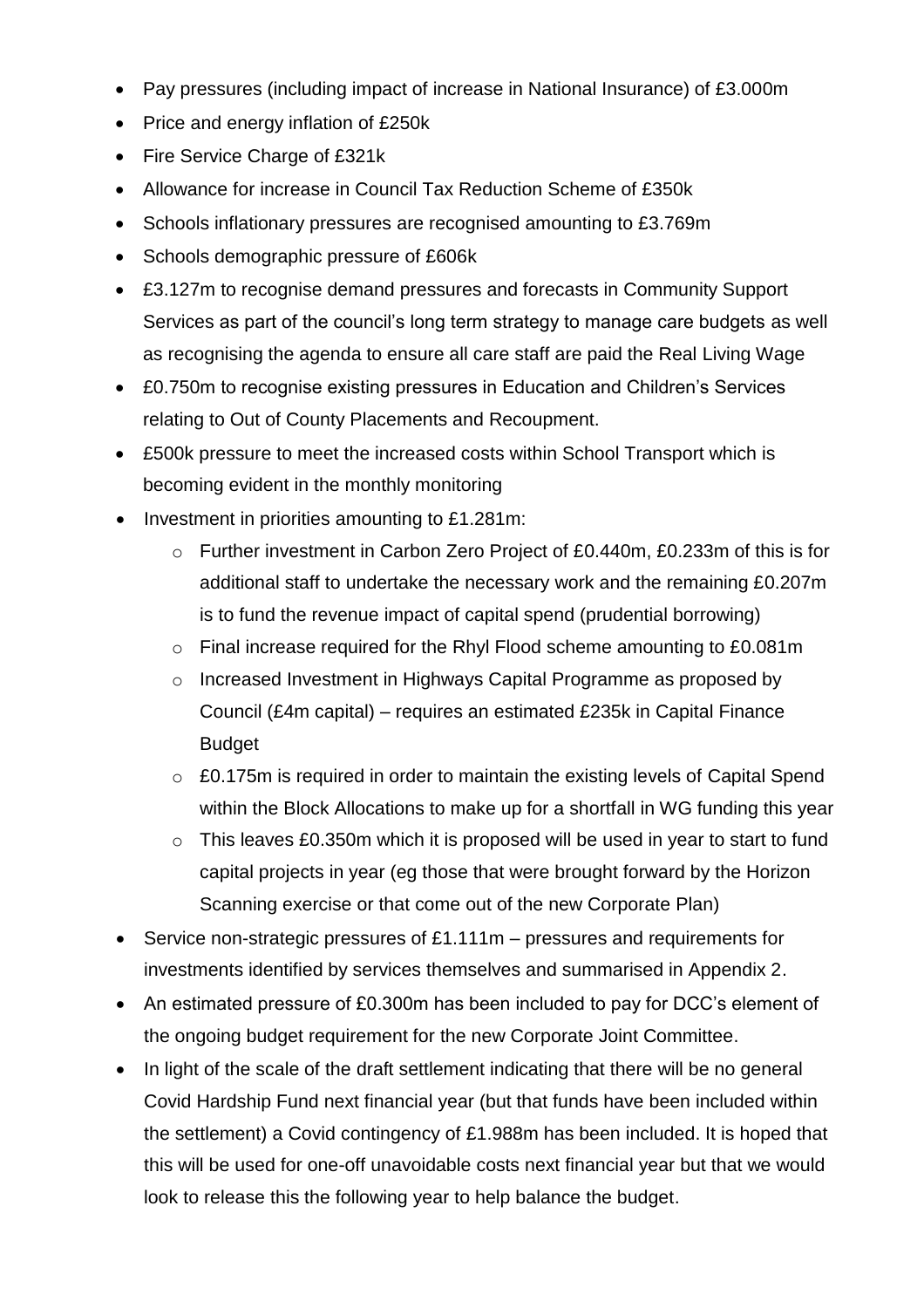4.5 The pressures identified above amount to £17.628m. A draft settlement of around 11% would have been required in order to fund all these pressures. The net +9.2% settlement generates £15.005m additional revenue leaving a funding gap of £2.623m. The following items are included in the proposals in order to bridge that gap:

- Fees and Charges Income Budgets have been inflated in line with agreed Fees and Charges policy which increases external income by £0.120m.
- Operational efficiencies amounting to £634k have been identified which are within Head Service delegated responsibility in consultation with Lead Members (see Appendix 2 for summary by category).
- No savings have been requested from Community Support Services or Schools.
- It is recommended that the Council Tax increases by 2.95% which, along with minor changes to the Council Tax Base, will generate £1.869m additional revenue. This compares to last year's increase of 3.8% and 4.3% the year before that.

# **5. How does the decision contribute to the Corporate Priorities?**

Effective management of the council's budgets and delivery of the agreed budget strategy underpins activity in all areas. The proposals include allocations to continue to support both corporate and service priorities.

### **6. What will it cost and how will it affect other services?**

Details are set out in Section 4.

# **7. What are the main conclusions of the Well-being Impact Assessment?**

Well-being Impact Assessments for the Council Tax increase is included in Appendix 4.

# **8. What consultations have been carried out with Scrutiny and others?**

In addition to regular reports to the Corporate Governance Committee, the budget process has been considered by SLT, Cabinet Briefing, Group Leaders and Council Briefing meetings. The School Budget Forum have been included in the proposals through-out the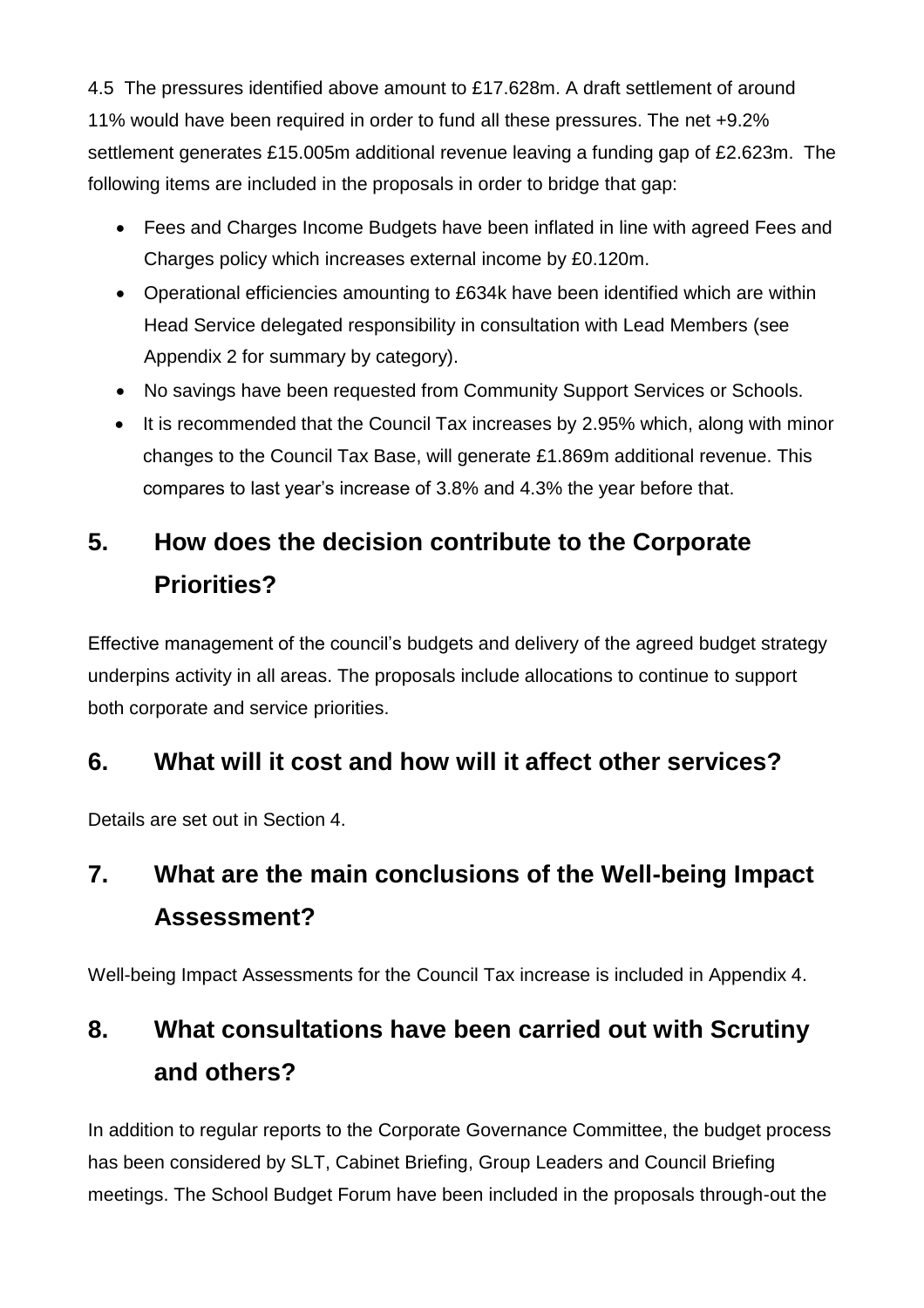year. Trade Unions have been consulted through Local Joint Consultative Committee. The Covid pandemic has continued to impact on the level of consultation and engagement with the public, however plans are in place to engage early with all stakeholders during the budget process for 2023/24.

## **9. Chief Finance Officer Statement**

9.1 The aim of the budget process is to ensure that the council delivers a balanced budget. The proposals set out in this report offer a balanced approach which takes into account the principles of the new budget process:

- Aim to recognise and remedy in year and forecast service pressures as much as possible in order to build in resilience.
- Ensure services are challenged to deliver efficient services, but to try and minimise the impact of proposals on services users and staff.
- Keep Council Tax increases as low as practicable.
- Limit the use of Cash which only delays the need to identify savings.
- Maintain funding for corporate priorities.

9.5 Due to the very late date for the Final Settlement it is recommended that Cabinet and Council delegate authority to the Head of Finance and Property in consultation with the Lead Member for Finance to adjust the use of cash included in the budget proposals by up to £500k. WG has indicated that there are unlikely to be any material changes, however it is sensible to have a contingency plan agreed beforehand.

9.4 If the proposals in this report are not accepted, alternative proposals must be submitted to balance the budget.

## **10. What risks are there and is there anything we can do to reduce them?**

The budget process itself is a risk management measure with the aim of identifying, assessing and agreeing budget proposals in a planned and timely way. Failure to agree these proposals without viable alternatives will risk achieving a balanced budget for 2022/23.